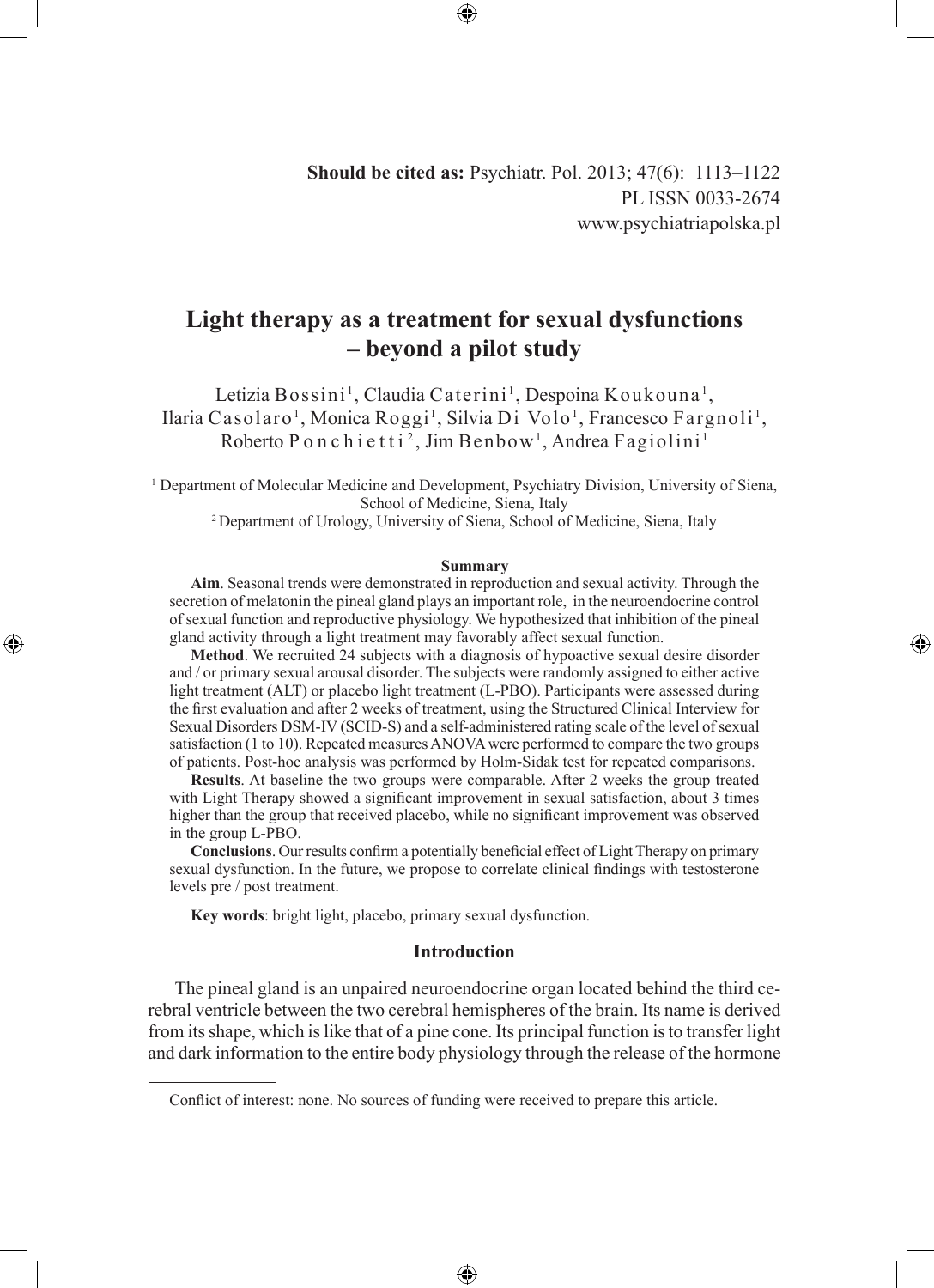⊕

melatonin [1, 2]. In humans, melatonin is produced mainly in the pineal gland and less in the retina. Its synthesis and release are stimulated by darkness and inhibited by light; consequently, circulating melatonin levels are higher at night than during the day in all species [3, 4]. In lower vertebrates, the pineal gland is photosensitive and it is the site of the circadian clock, while in mammals, including humans, it has lost direct photosensitivity, but responds to light using a multisynaptic pathway. Photosensitive cellsin the retina detect a light signal that is transmitted via the retinohypothalamic tract to the suprachiasmatic nuclei (SCN), the site of the master circadian clock. Fibers project from the SCN to the dorsomedial hypothalamic nucleus, to the cell of the spinal cord, to the superior cervical ganglia, and finally the postganglionic adrenergic fibers innervating the pineal gland. Changes in levels of noradrenaline (NA) released from these fibers ensure appropriate translation of the light information into melatonin synthesis by the pineal gland [5, 6]. Over a century ago a connection between melatonin and human reproductive function was established through clinical observation of the effects of pineal tumors on human sexual development. Animal studies, conducted in rodents and in seasonal breeders have also shown that the duration of the darkness related melatonin signal conveys photoperiodic information that modulates reproductive activity. However, the relationship between pineal melatonin and reproductive physiology in humans remains controversial [6, 7]. The pineal seems to perform its hormonal effect at different levels of the reproductive axis, including the hypothalamic-pituitary level [8] and the gonadal level [9]. Melatonin acts in gonads indirectly, reducing the secretion of gonadotropines and mainly LH; exerting antigonadal or antiovulatory effects in humans. Many studies have demonstrated that elevated melatonin levels during the prepubertal age maintain the hypothalamic-pituitary-gonadal axis in quiescence, thus playing an inhibitory effect on pubertal development. With advancing age the decrease in serum melatonin activates hypothalamic pulsatile secretion of gonadotropin-releasing hormone and consequently the reproductive axis, which results in the onset of puberty [10]. This is likely the reason why the increased levels of melatonin in geographic areas with environmental conditions of poor light, as in northern countries, are found to have a reduction in the secretion of LH and a delayed age at menarche. Moreover, evidence suggests that abnormally high naturally or pharmacologic concentrations of melatonin in women are associated with altered ovarian function and anovulation or functional hypothalamic hypogonadism, and with primary hypogonadism or infertility with oligospermia or azoospermia in men [6, 11]. Another important function of the hormone melatonin is the increase in prolactin secretion in animals and humans [12, 13]. Furthermore, because of the presence of gonadotropin and gonadal steroids receptors in the pineal gland, melatonin exerts a direct action upon Leydig cells, inhibiting testosterone secretion, indicating a direct connection between pineal gland and gonadal function [14]. The results obtained in these studies suggest that an inhibition of pineal gland activity via a treatment with bright light could favorably influence sexual function, reducing plasma levels of melatonin and restore the physiological secretion of the latter.

⊕

In a recent paper we reported on a small pilot project that indicates the possible utility of bright light therapy in a sample of 9 male patients with nonorganic sexual

⊕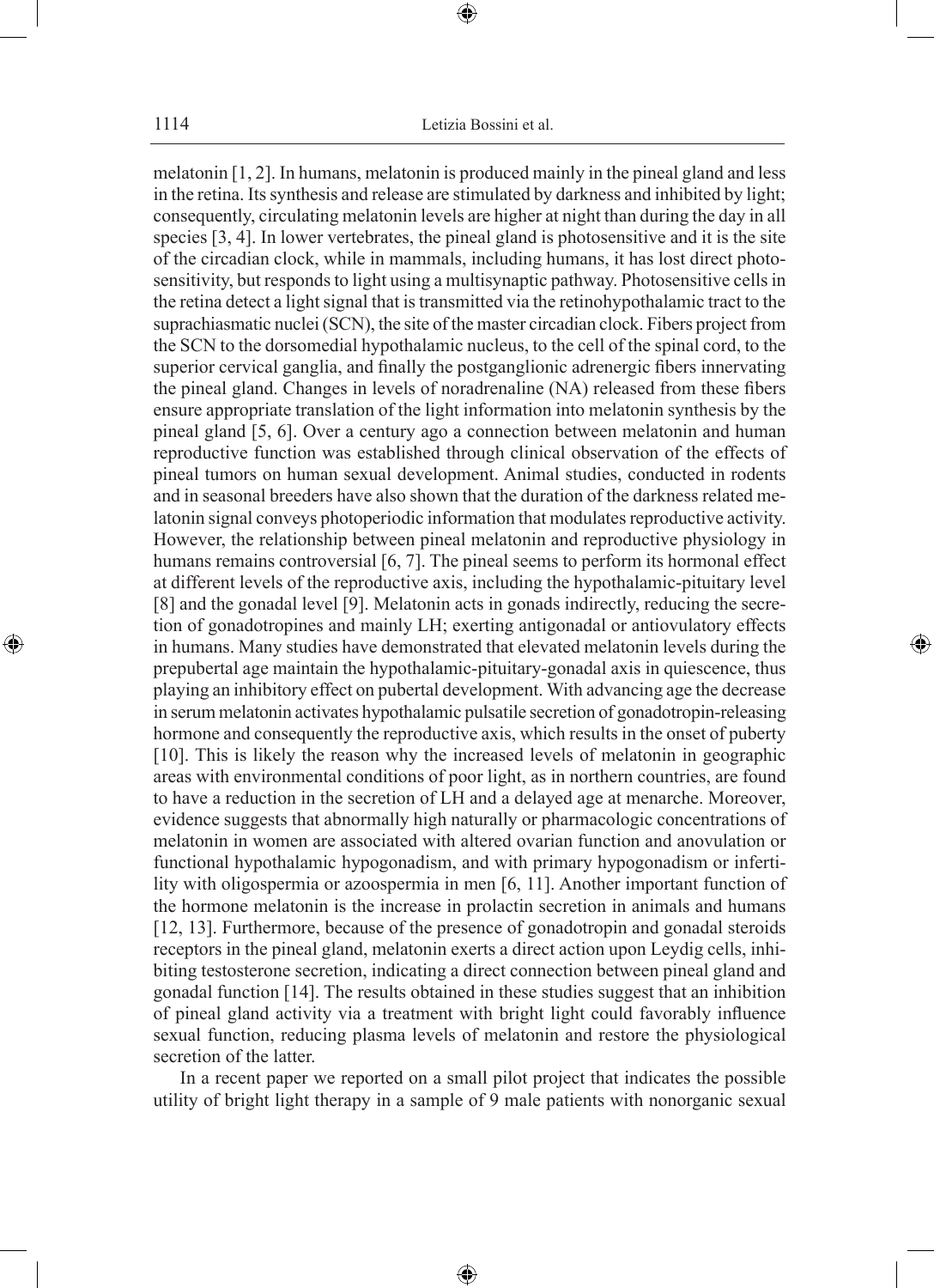⊕

◈

dysfunction. Our findings suggest a potentially positive effect of bright light therapy on primary sexual dysfunctions [15]. In the present study, we propose to confirm our preliminary results in a larger sample of patients suffering from nonorganic sexual dysfunction.

# **Materials and Methods**

The sample of 24 male subjects was recruited among outpatients referred to the Urology Department of the University of Siena Medical Center on the basis of a diagnosis of primary (not due to another illness, or to a medication, or to drugs of abuse) hypoactive sexual desire disorder (HSDD, n=3) and sexual arousal disorder (SAD, n=21). The University of Siena's competent research ethics committee approved of all recruitment, assessment, and treatment procedures. Subjects were enrolled on the study during the fall and winter months, beginning September 15, 2011 and ending February 28, 2012.. All subjects provided written informed consent after receiving a complete description of the study and having the opportunity to ask questions. Sexual functioning was assessed via the Structured Clinical Interview for DSM-IV-Sexual Disorders (SCID-S), a modified version of the Structured Clinical Interview for DSM-IV[16], including a section on sexual disorders. Subjects suffering from a mood disorder and under treatment with medications causing sexual side effects (i.e. SSRIs) were excluded from the study.

Subjects were randomly assigned to active light treatment (ALT, n=12) or placebo light treatment (L-PBO, n=12). They were assessed at baseline (prior to starting ALT or L-PBO) and after 2 weeks of ALT/L-PBO treatment via the SCID-S and a sexual satisfaction self-report, that asked them to rate their sexual satisfaction on a scale from 1 to 10. The ALT consisted of daily exposure to a white fluorescent light box (Super-Lite 3S), fitted with an ultraviolet filter and rated at 10,000 lx at a distance of 1 meter from screen to cornea for 30 min as soon as possible after awakening, between 7.00 a.m. and 8.00 a.m. The L-PBO was an identical light box fitted with a neutral density gel filter to reduce light exposure to 100 lx.

◈

All the subjects adhered to the protocol and the two groups had the same compliance. Data was entered in a Microsoft Excel 2003 spreadsheet and the GraphPad Prism 5 software was used to perform repeated measures ANOVA for comparing the two groups of patients. Post-hoc analysis has been performed by Holm-Sidak test for repeated comparisons.

## **Results**

The level of sexual satisfaction at baseline was  $1.9 +/- 1.5$  in L-PBO and  $2.2 +/- 2.4$ in ALT group (Fig. 1 – *next page*).

After 2 weeks of treatment, the level of sexual satisfaction was 2.9 +/- 0.8 in L-PBO and 6.2 +/- 2.6 in ALT (Fig. 2 – *next page*).

After treatment RM ANOVA reported a significant difference between time ( $p =$ 0.0017; (Fig. 3 *next page*) and no difference between groups ( $p > 0.05$ ).

⊕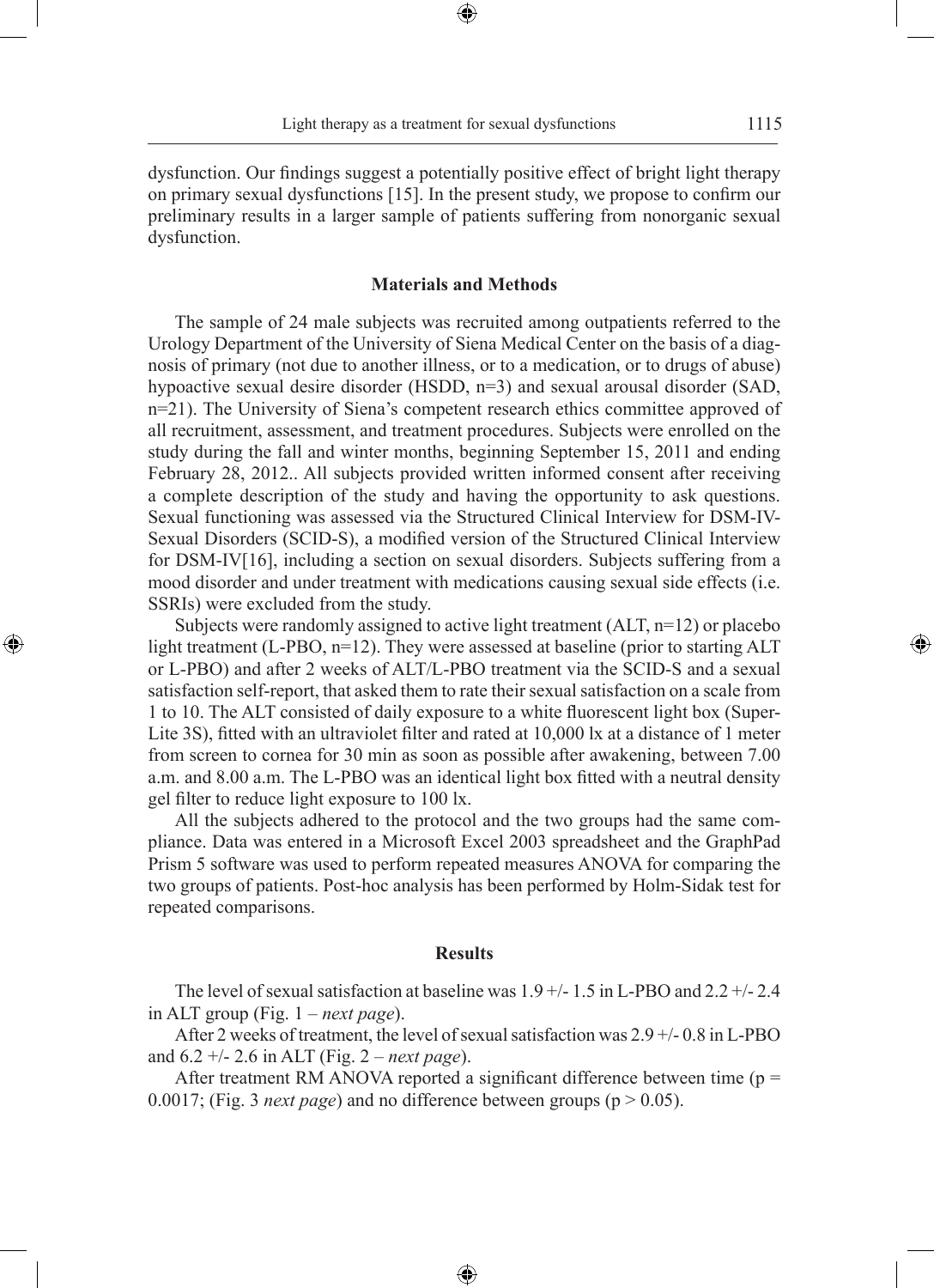$\bigoplus$ 



Figure 1. **Level of sexual satisfaction in the two groups at baseline; values are means +/- standard deviation. Differences are not statistically significant**



Figure 2. **Level of sexual satisfaction in the two groups after two weeks of treatment; values are means +/- standard deviation. Differences between ALT and L-PBO are statistically significant**

◈



Figure 3. **Comparison in level of sexual satisfaction between ALT and L-PBO groups, at baseline and after two weeks of treatment; values are means +/- standard deviation. Differences are strongly significant**

Post-hoc Holm-Sidak confirmed significant improvement in sexual satisfaction ( $\alpha$ =  $0.0149$  p =  $0.0102$ ) in the ALT group (Fig. 4), whereas no improvement was observed in the L-PBO group ( $p = 0.08$ ; Fig. 5).

 $\bigoplus$ 

 $\bigoplus$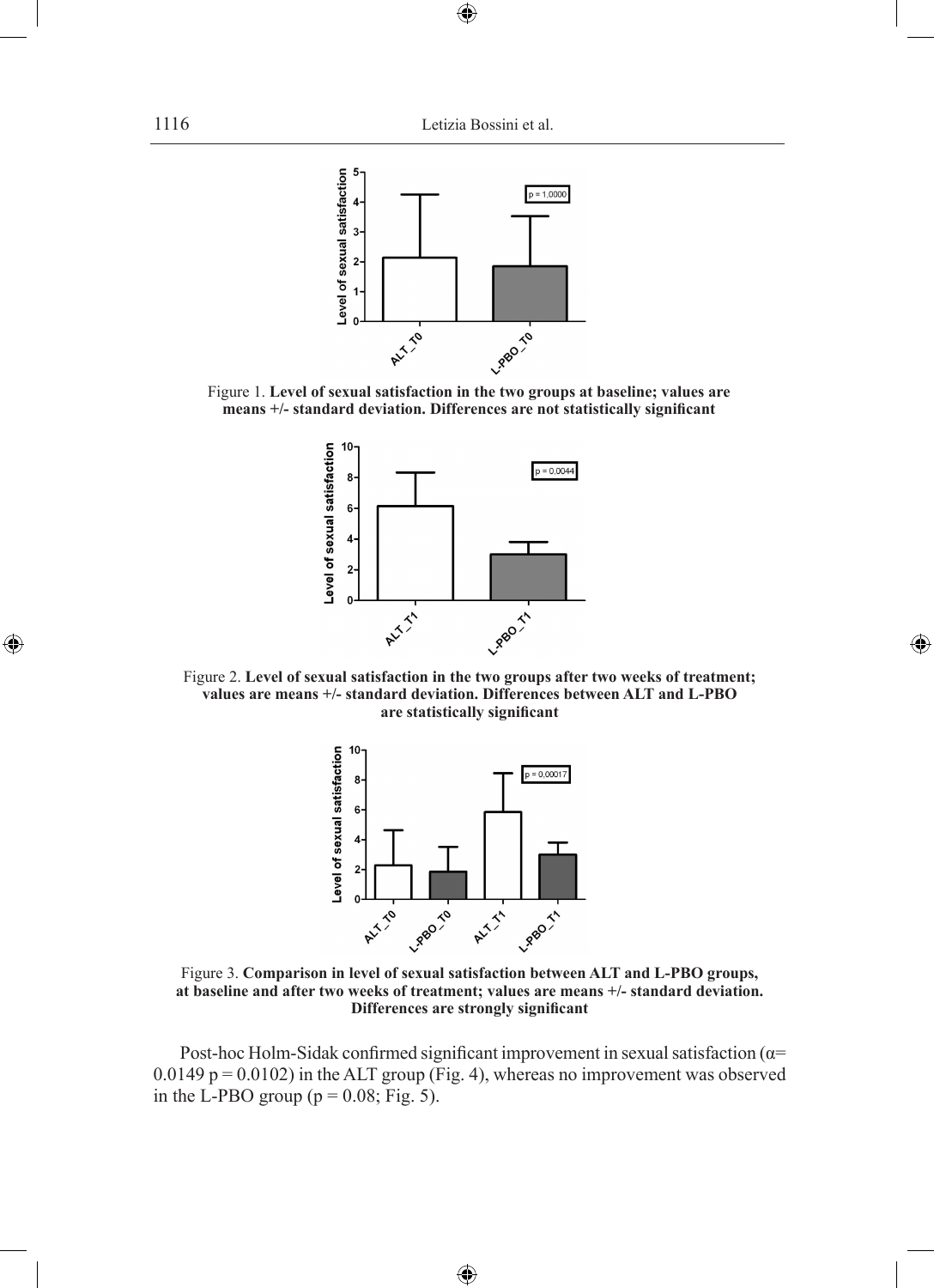⊕







◈

Figure 5. **Level of sexual satisfaction in L-PBO group, at baseline and after two weeks of treatment; values are means +/- standard deviation. Differences are not statistically significant**

### **Discussion of results**

Hypoactive Sexual Desire Disorder (HSDD) is one of two sexual desire disorders in the Diagnostic and Statistical Manual of Mental Disorders IV-R (DSM) [17] and is defined by the monosymptomatic criterion "persistently or recurrently deficient (or absent) sexual fantasies and desire for sexual activity, causing marked distress or interpersonal difficulty". Sexual Arousal Disorder is defined as "the persistent or recurrent inability to attain, or to maintain until completion of the sexual activity, an adequate lubrication-swelling response of sexual excitement, causing marked distress or interpersonal difficulty. Seasonal trends have been demonstrated in reproduction and in sexual activities [18-21] and the pineal gland plays an important role in the neuroendocrine control of sexual function and reproductive physiology. Although we are still far from knowing exactly where and how the pineal suppressive role is exerted, the fact that the gland exerts an inhibitory function on the reproductive axis is widely accepted [19]., The pineal seems to exert its hormonal effect at different levels of the reproductive axis, both at the hypothalamic-pituitary level (for instance via the inhibition of the hypothalamic pulsatile secretion of gonadotrophin- releasing hormone) [8, 18] and at the gonadal level, where melatonin receptors have also been found [8, 9, 19]. Furthermore, melatonin appears to increase prolactin secretion which

⊕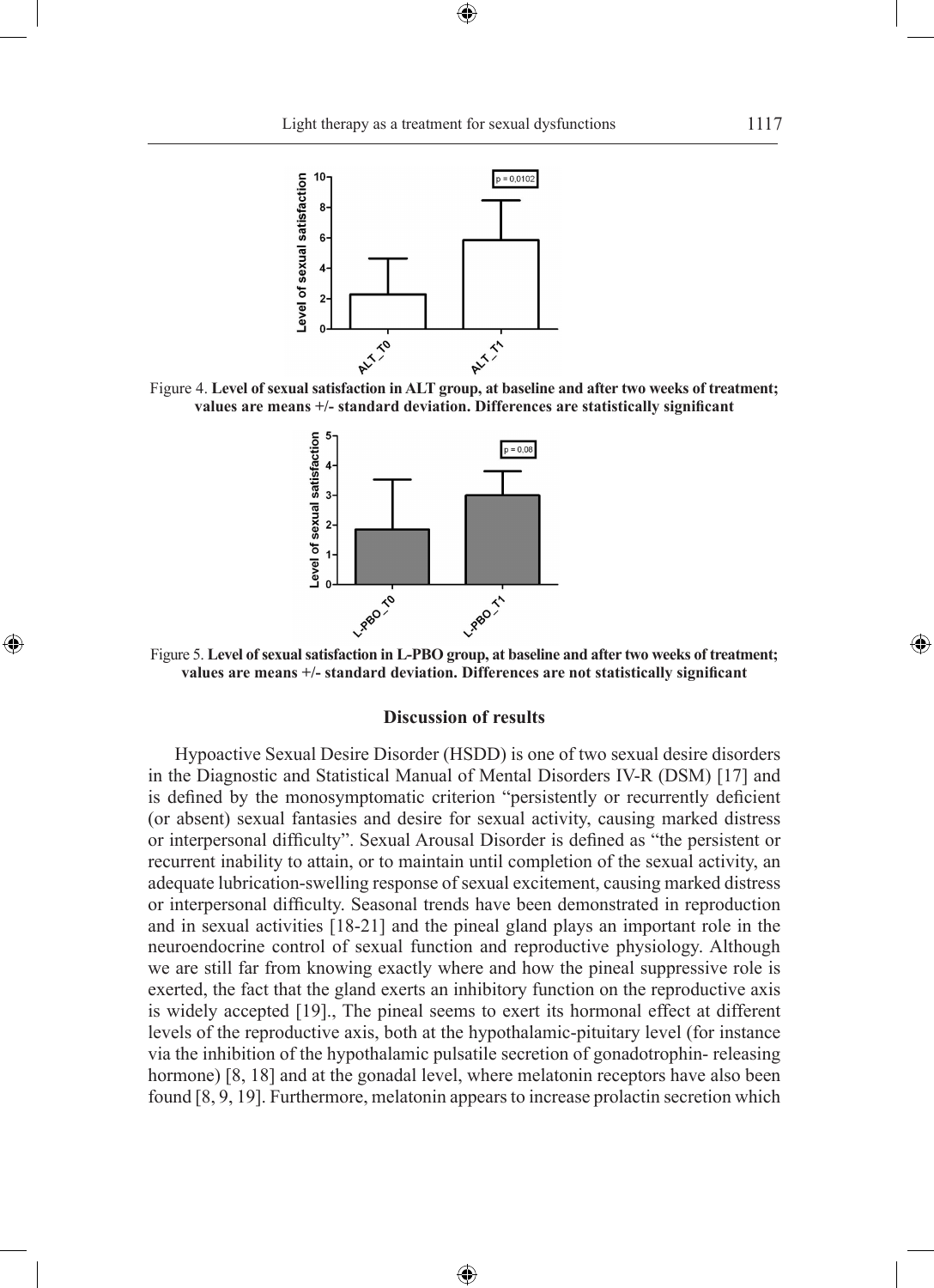may contribute to sexual dysfunction [13]. To date, studies suggest that an inhibition of pineal gland activity via a treatment with bright light could favorably influence sexual function [15]. Phototherapy shows a very low percentage of side effects, primarily linked to excessive exposure or proximity to light. The only noted contraindication for phototherapy is retinal disorders such as detachment or partial detachment, retinal degeneration etc. The most common side effects, are discomfort in the eyes (19%), headache (13%), irritability (6%), nausea (7%), the sweating (6%). These are usually mild, well tolerated and may be eliminated by decreasing the exposure period or finding a precise custom time in the course of the day in which to perform the therapy.

In our sample, level of sexual satisfaction at baseline was roughly comparable in the two groups, with no statistically significant differences. After 2 weeks of treatment the group that received active light treatment showed a significant improvement in sexual function with respect to baseline level, about 3 times higher than the group that received placebo. A slight improvement in sexual satisfaction was even observed in L-PBO group, but it was not statistically significant and was mostly influenced by a single case of hypersensitivity to placebo light treatment.

# **Conclusions**

The pineal gland is a neuroendocrine organ and its principal function is to transfer light and dark information to the entire body physiology through the release of the hormone melatonin. The pineal gland is photosensitive: in humans, the synthesis and the release of melatonin are stimulated by darkness and inhibited by light. A connection between melatonin and human reproductive function was established and the pineal seems to exert its hormonal effect at different levels of the reproductive axis. In a recent pilot study we suggested that an inhibition of pineal gland activity via a treatment with bright light could favorably influence sexual function [15] and in the present work we proposed to confirm these results on a larger sample of patients suffering from nonorganic sexual dysfunction.

◈

Our results confirm a potentially beneficial effect of Light Therapy on the course of primary sexual dysfunction. In the future, we propose to correlate clinical findings with testosterone levels pre / post treatment.

# **Роль фототерапии при лечении лиц с нарушениями сексуальных функций. Верификация результатов пилотажного исследования**

#### **Содержание**

**Задание**. Отмечено, что так репродукция, как и сексуальная активность подвергаются влиянию годичных ритмов. Гипифиз (орган, продуцирующий мелатонин) исполняет существенную роль в процессах гормонального контролирования сексуальных функций, а также физиологии репродукции. Принято решение использования фототерапии (для уменьшения функции гипофиза), которая может положительным образом повлиять на сексуальные функции.

**Метод**. В исследование включено 24 лица с диагнозом нарушения полового влечения и/или нарушения первичного сексуального вобуждения. Больные безвыборочно включали в группу с использованием активной фототерапии. АФ, или же в группу, в которой использована

♠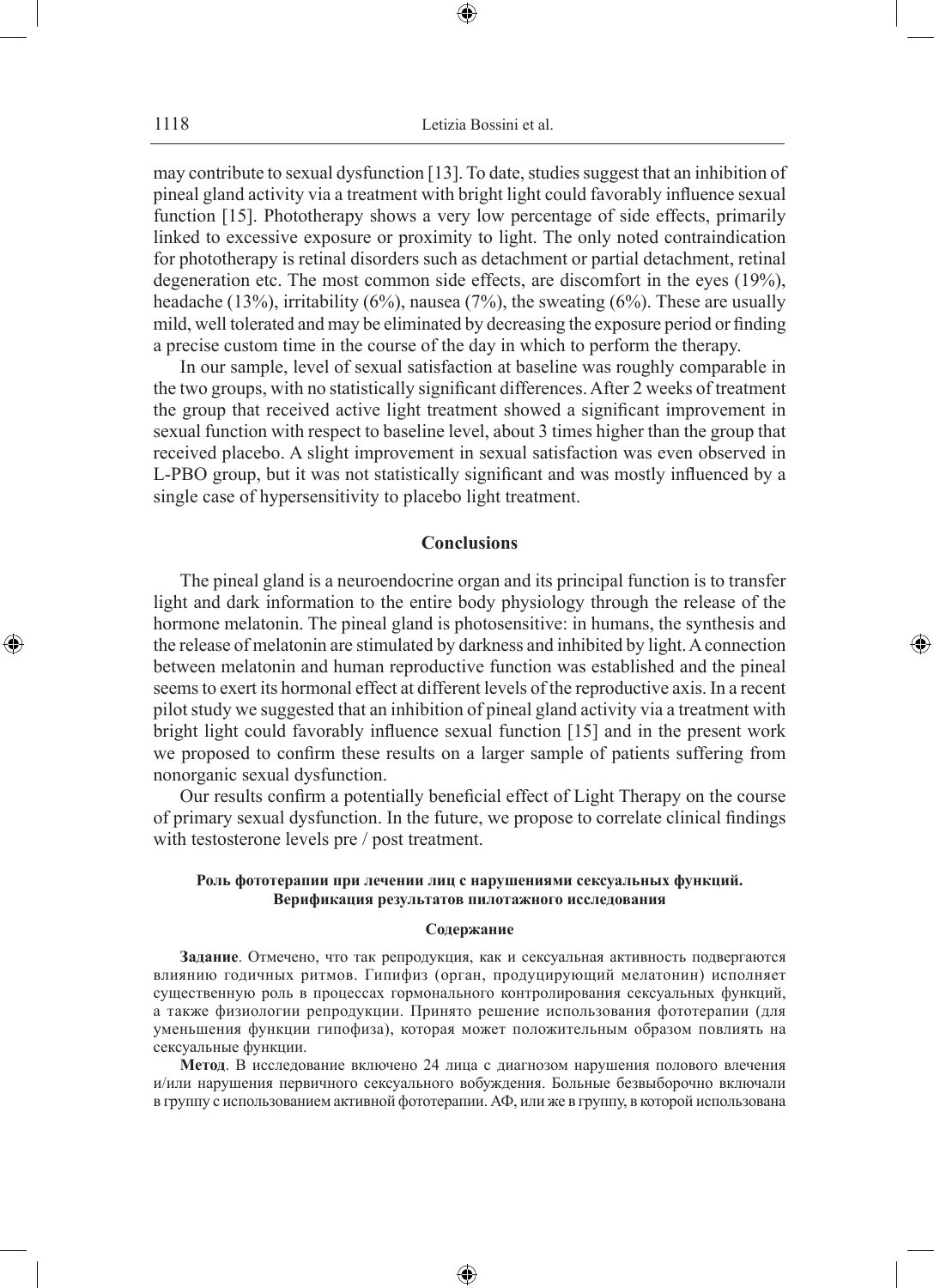фототерапия плацебо (ФТП). Клиническое состояние пациентов было оценено во время первого визита, а потом после двух недель лечения, структурного анализа сексуальных нарушений ДСМ-IV, а также шкалы самооценки сексуальной сатисфакции (0–10). Данные, полученные от пациентов, входящих до выделенных групп подвергнуты сравнению с проведением анализа вариантности АНОВА с повторяемыми измерениями. В рамках анализа пост хок использован тест сравнений Холма-Сидака.

**Результаты**. Вначале исследования не отмечено статистически достоверных различий между двумя группами. А после двух недель терапии в группе пациентов, использующей АФ отмечен существенный рост сексуальной сатисфакции, почти в три раза больший, нежели в группе, принимающей плацебо, в то время как в 1 группе ФП не отмечено существенных различий.

**Выводы**. Результаты проведенного исследования подтверждают факт, что применение фототерапии может принести пользу лицам с первичными нарушениями сексуальной потребности. Можно указать на факт необходимости определить корреляцию между эффектами лечения и концентрации тестотерона (как перед началом лечения ,так и его окончания).

**Ключевые слова**: яркий свет, плацебо, первичные сексуальные нарушения.

### **Rolle der Lichttherapie bei der Behandlung der sexuellen Dysfunktionen. Verifikation der Ergebnisse einer Pilotstudie**

### **Zusammenfassung**

**Ziel der Studie**. Es wurde bemerkt, dass sowohl die Fortpflanzung als auch sexuelle Aktivität den Jahresrhythmen unterliegen. Die Zirbeldrüse (Organ, das für Melatonin verantwortlich ist) spielt eine signifikante Rolle in den Prozessen der hormonellen Kontrolle der sexuellen Aktivitäten und Physiologie der Fortpflanzung. Es wurde angenommen, dass die Anwendung der Lichttherapie (zwecks Senkung der Aktivität der Zirbeldrüse) günstig die sexuellen Aktivitäten beeinflussen kann.

**Methode**. Zur Studie wurden 24 Personen mit vermindertem sexuellen Interesse und/oder der diagnostizierten Störung der sexuellen Erregung eingeschlossen. Die Kranken wurden stichweise in die Gruppen eingeordnet: mit aktiver Fototherapie (active light treatment – ALT) oder mit Placebo-Licht (placebo light treatment – L-PBO). Der klinische Zustand der Patienten wurde beim ersten Besuch und nach zwei Wochen Behandlung ermittelt, und zwar mit Structured Clinical Interview for Sexual Disorders DSM-IV (SCID) und mit dem zehnstufigen Fragebogen zur sexuellen Zufriedenheit (0-10). Die von den einzelnen Patienten aus ausgesonderten Gruppen erzielten Angaben wurden verglichen, und die Varianzanalyse ANOVA wurde durchgeführt. Im Rahmen der post-hoc Analyse wurde der Mittelwertvergleichstest von Holm-Sidak eingesetzt.

**Ergebnisse**. Am Anfang wurden keinen statistisch signifikanten Unterschiede zwischen den beiden untersuchten Gruppen nachgewiesen. Nach zwei Wochen Therapie, in der ALT – Gruppe, wurde eine wesentliche Steigerung der sexuellen Zufriedenheit festgestellt, dreimal größer als in der Placebo-Gruppe, während in der L-PBO-Gruppe keine signifikanten Unterschiede nachgewiesen wurden.

**Schlussfolgerunen**. Die Ergebnisse unserer Studie bestätigen, dass die Anwendung der Lichttherapie die Personen mit vermindertem sexuellen Interesse positiv beeinflussen kann. Es wird suggeriert, dass man in der Zukunft die Korrelation zwischen den Behandlungseffekten und Testosteronkonzentration bestimmen soll (sowohl vor der Behandlung als auch nach dem Abschluss der Behandlung).

**Schlüsselwörter**: helles Licht, Placebo, vermindertes sexuelles Interesse

◈

### **Le rôle de la luminothérapie dans le traitement des patients souffrant des troubles sexuels. La vérification de l'étude-pilote**

#### **Résumé**

**Objectif**. On observe que la reproduction et l'activité sexuelle sont sous l'influence des rythmes annuelles. La glande pinéale (qui produit la mélatonine) joue le rôle important dans le contrôle

♠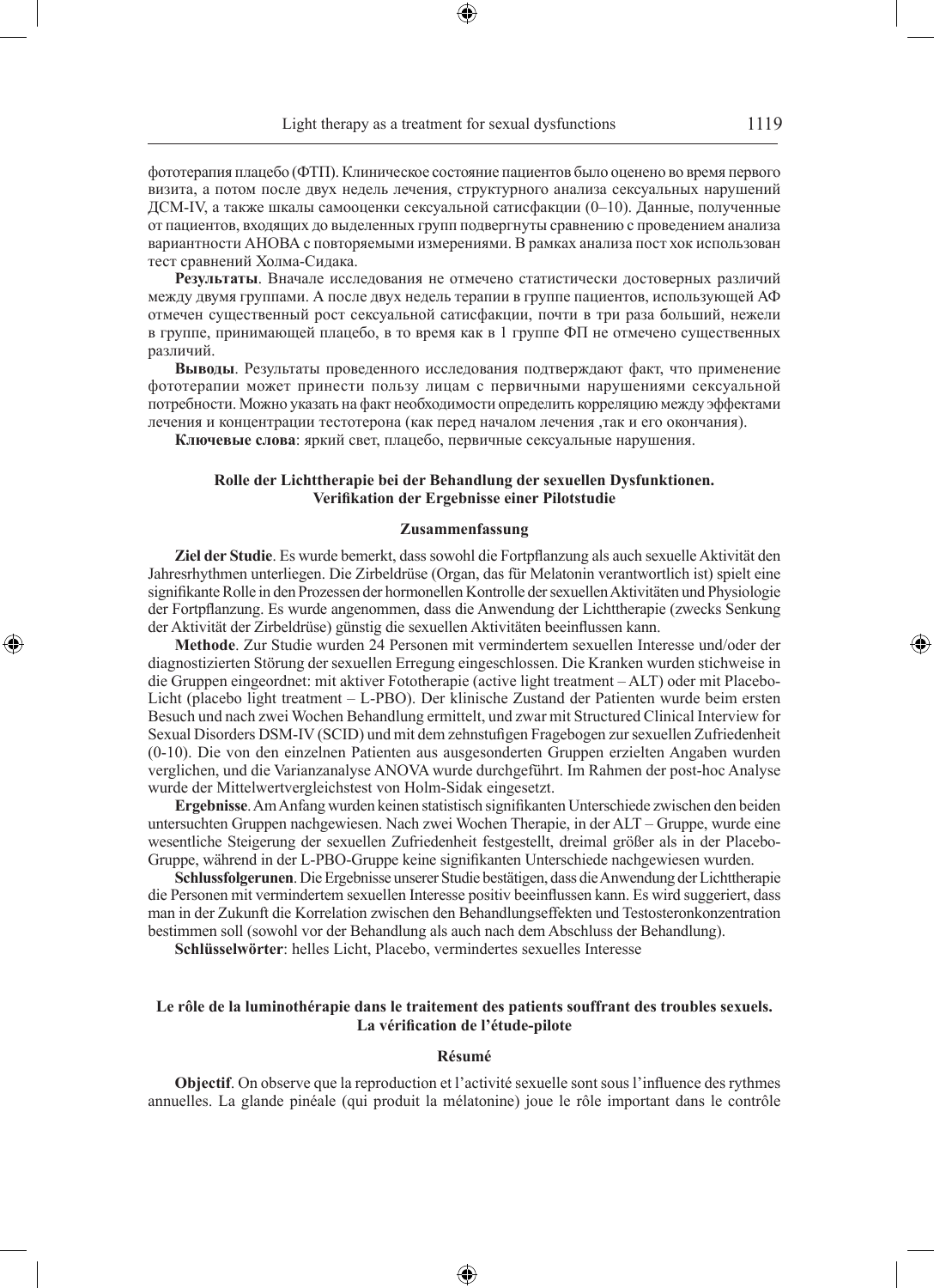hormonal des activités sexuelles et de la physiologie de la reproduction humaine. Les auteurs supposent que la photothérapie (en but de réduire l'activité de la glande pinéale) peut influer favorablement sur l'activité sexuelle.

**Méthodes**. On examine 24 patients souffrant des troubles du désir et/ou de l'excitation sexuelle. Ces patients sont divisés au sort en deux groupes : 1/ avec la luminothérapie active (active light treatment – ALT) ; 2/ avec la luminothérapie placebo (placebo light treatment – L-PBO). On analyse l'état psychiques des patients deux fois : au début de la thérapie et après deux semaines avec les instruments suivants : Structured Clinical Interview for Sexual Disorder DSM-IV (SCID-S) et avec l'échelle de la satisfaction sexuelle (autoévaluation ,0-10). Les résultats de ces deux groupes sont comparés dans l'analyse ANOVA et dans l'analyse post-hoc de teste d'Holme-Sidak.

Résultats. Au début on n'observe pas de différences valables statistiquement dans les deux groupes examinés. Après deux semaines de la luminothérapie ALT on note dans ce groupe l'augmentation importante de la satisfaction sexuelle, environ trois fois plus forte qua dans l'autre groupe de placebo, dans le groupe avec L-PBO on ne note pas de différences signifiantes.

Résultats. Ces résultats attestent que la luminothérapie peut aider les personnes avec les troubles sexuels primaires. Les auteurs suggèrent d'analyser au futur la corrélation des effets thérapeutiques et de la concentration de la testostérone (au début de la thérapie et après).

**Mots clés** : lumière forte, placebo, troubles sexuels primaires

### **References**

- 1. Arendt J. *Melatonin: characteristics, concerns, and prospects*. J. Biol. Rhythms. 2005; 20(4): 291–303.
- 2. Borjigin J, Zhang LS, Calinescu AA. *Circadian regulation of pineal gland rhythmicity*. Mol. Cell. Endocrinol. 2012; 349: 13–19.
- 3. Grivas TB, Savvidou OD. *Melatonin the "light of night" in human biology and adolescent idiopathic scoliosis*. Scoliosis 2007; 2: 6.

◈

- 4. Reiter RJ, Tan DX, Fuentes-Broto L. *Melatonin: a multitasking molecule*. Prog. Brain Res. 2010; 181: 127–151.
- 5. Zawilska JB, Skene DJ, Arendt J. *Physiology and pharmacology of melatonin in relation to biological rhythms*. Pharmacol. Rep. 2009; 61: 383–410.
- 6. Macchi MM, Bruce JN. *Human pineal physiology and functional significance of melatonin.* Front. Neuroendocrinol. 2004; 25: 177–195.
- 7. Verster GC. *Melatonin and its agonists, circadian rhythms and psychiatry*. Afr. J. Psychiatry 2009; 12: 42–46.
- 8. Voordouw BCG, Euser R, Verdonk RER. *Melatonin and melatoninprogestin combinations alter pituitary-ovarian function in women and can inhibit ovulation*. J. Clin. Endocrinol. Metab. 1992; 74: 108–117.
- 9. Ronnberg L, Kauppila A, Leppaluoto J, Martikainen H, Vakkuri O. *Circadian and seasonal variation in human preovulatory follicular fluid melatonin concentration*. J. Clin. Endocrinol. Metab. 1990; 71: 492–496.
- 10. Murcia GJ, Muñoz HA, Molina CA, Fernández GJM, Narbona LE, Uberos FJ. *Puberty and melatonin*. An. Esp. Pediatr. 2002; 57(2): 121–126.
- 11. Kumanov P, Tomova A, Isidori A, Nordio M. *Altered melatonin secretion in hypogonadal men: clinical evidence*. Int. J. Androl. 2005; 28: 234–240.
- 12. Jiménez-Ortega V, Barquilla PC, Pagano ES, Fernández-Mateos P, Esquifino AI, Cardinali DP. *Melatonin supplementation decreases prolactin synthesis and release in rat adenohypophysis: correlation with anterior pituitary redox state and circadian clock mechanisms*. Chronobiol. Int. 2012; 29(8): 1021–1035.

⊕